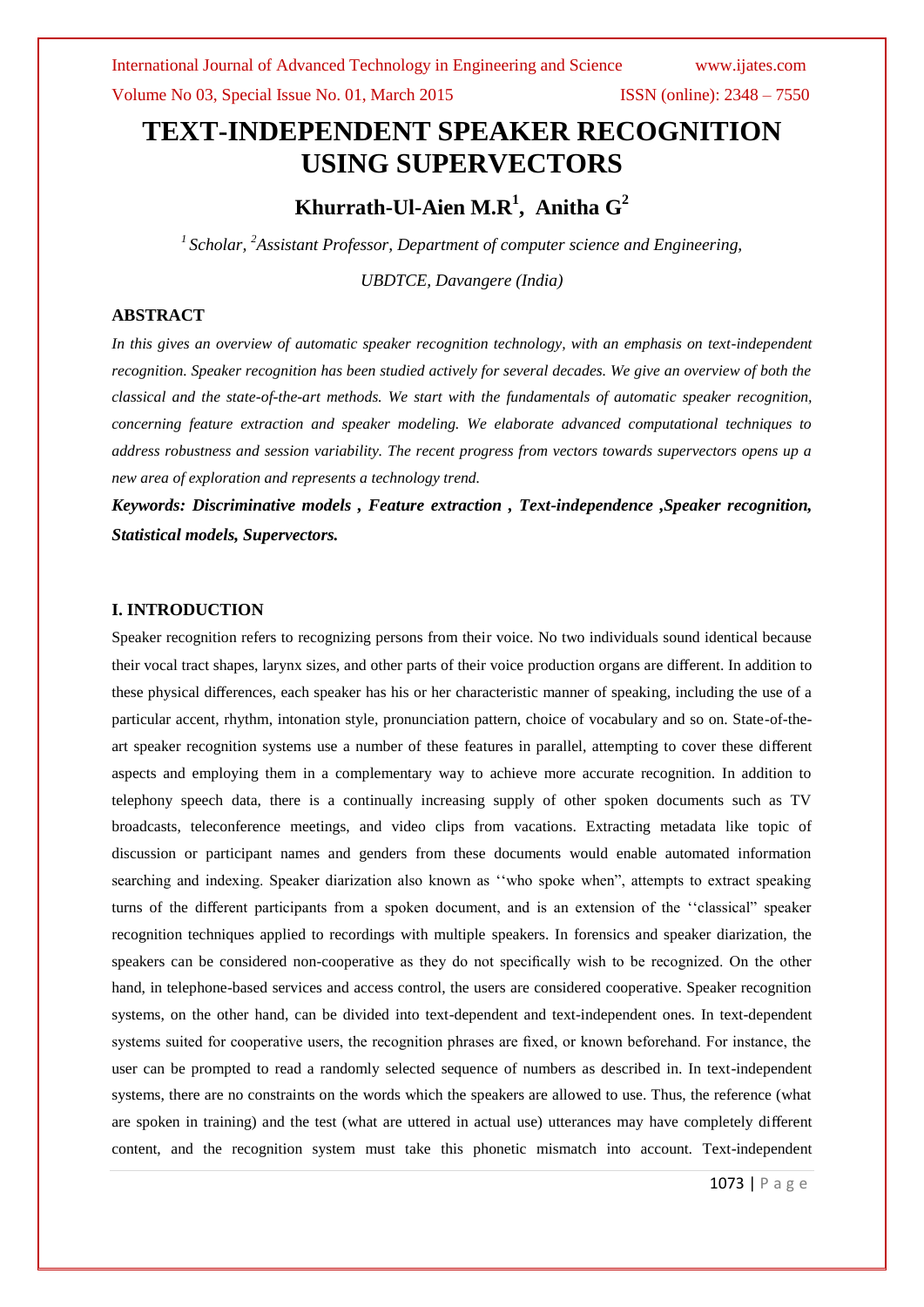#### International Journal of Advanced Technology in Engineering and Science www.ijates.com

## Volume No 03, Special Issue No. 01, March 2015 ISSN (online): 2348 – 7550

recognition is the much more challenging of the two tasks. In general, phonetic variability represents one adverse factor to accuracy in text-independent speaker recognition. Changes in the acoustic environment and technical factors (transducer, channel), as well as ''within-speaker" variation of the speaker him/herself (state of health, mood, aging) represent other undesirable factors. In general, any variation between two recordings of the same speaker is known as session variability.

### **II. DESIGN**



**Fig 1: Speaker verification/identification**

The feature extraction module first transforms the raw signal into feature vectors in which speaker-specific properties are emphasized and statistical redundancies suppressed. In the recognition mode, the feature vectors extracted from the unknown person's utterance are compared against the model(s) in the system database to give a similarity score. The decision module uses this similarity score to make the final decision. Virtually all stateof-the-art speaker recognition systems use a set of background speakers or cohort speakers in one form or another to enhance the robustness and computational efficiency of the recognizer.

### **III. FEATURE EXTRACTION**

The speech signal continuously changes due to articulatory movements, and therefore, the signal must be broken down in short frames of about 20–30 ms in duration. Within this interval, the signal is assumed to remain stationary and a spectral feature vector is extracted from each frame. Usually the frame is pre-emphasized and multiplied by a smooth window function prior to further steps. Pre-emphasis boosts the higher frequencies whose intensity would be otherwise very low due to downward sloping spectrum caused by glottal voice source. The window function (usually Hamming), on the other hand, is needed because of the finite-length effects of the discrete Fourier transform. In practice, choice of the window function is not critical. The well-known fast Fourier transform (FFT), a fast implementation of DFT, decomposes a signal into its frequency components. Alternatives to FFT-based signal decomposition such as non-harmonic bases, aperiodic functions. The DFT,

1074 | P a g e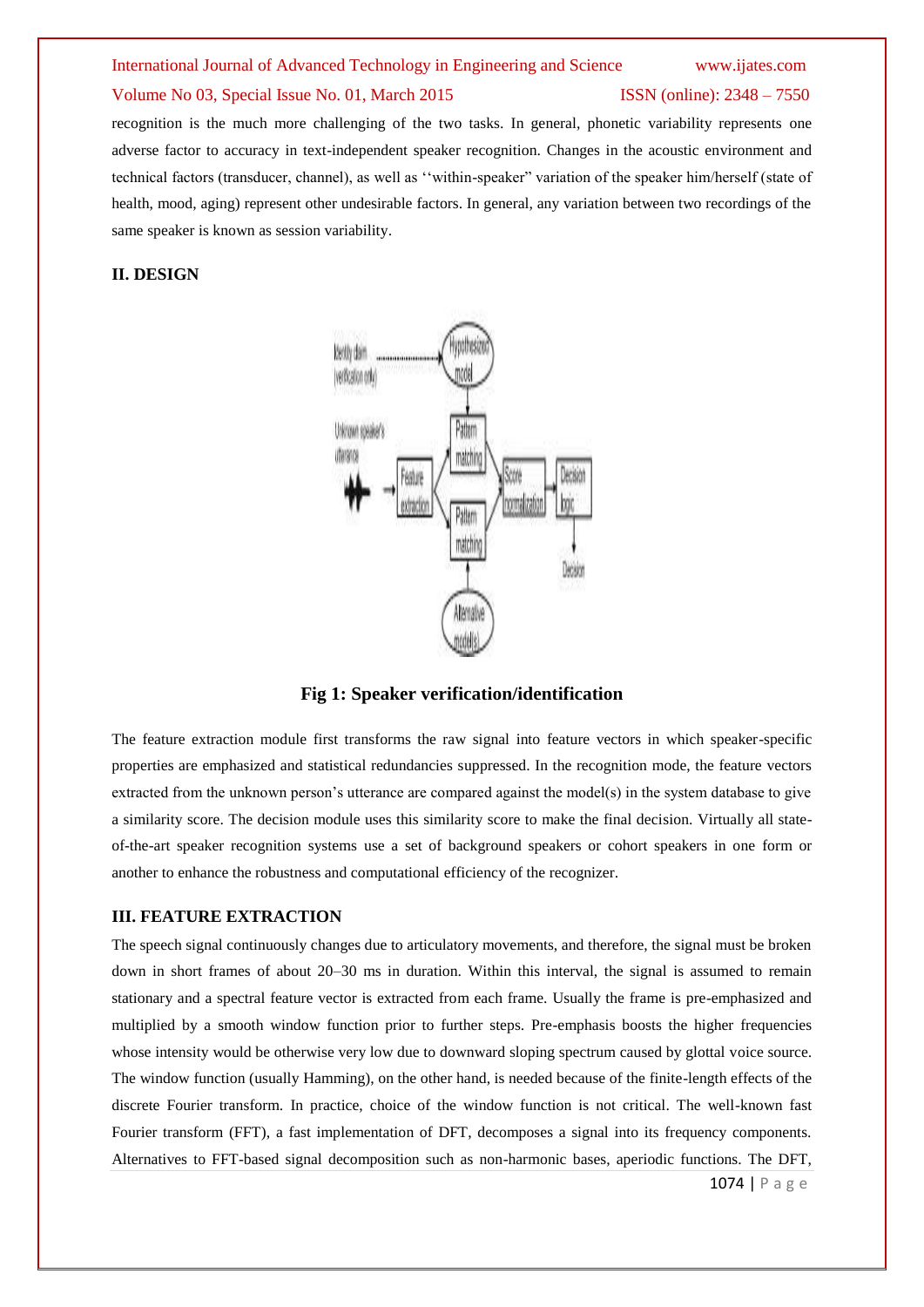# International Journal of Advanced Technology in Engineering and Science www.ijates.com

## Volume No 03, Special Issue No. 01, March 2015 ISSN (online): 2348 – 7550

however, remains to be used in practice due to its simplicity and efficiency. Usually only the magnitude spectrum is retained, based on the belief that phase has little perceptual importance. However, provides opposing evidence while described a technique which utilizes phase information. The global shape of the DFT magnitude spectrum known as spectral envelope contains information about the resonance properties of the vocal tract and has been found out to be the most informative part of the spectrum in speaker recognition. A simple model of spectral envelope uses a set of bandpass filters to do energy integration over neighboring frequency bands. Motivated by psycho-acoustic studies, the lower frequency range is usually represented with higher resolution by allocating more filters with narrow bandwidths.

# **I V. EXPERIMENTAL WORK**



**Fig 2: Feature Extracted from Speech**

# **V. CONCLUSION**

We have presented an overview of the classical and new methods of automatic text-independent speaker recognition. The recognition accuracy of current speaker recognition systems under controlled conditions is high. However, in practical situations many negative factors are encountered including mismatched handsets for training and testing, limited training data, unbalanced text, background noise and non-cooperative users.